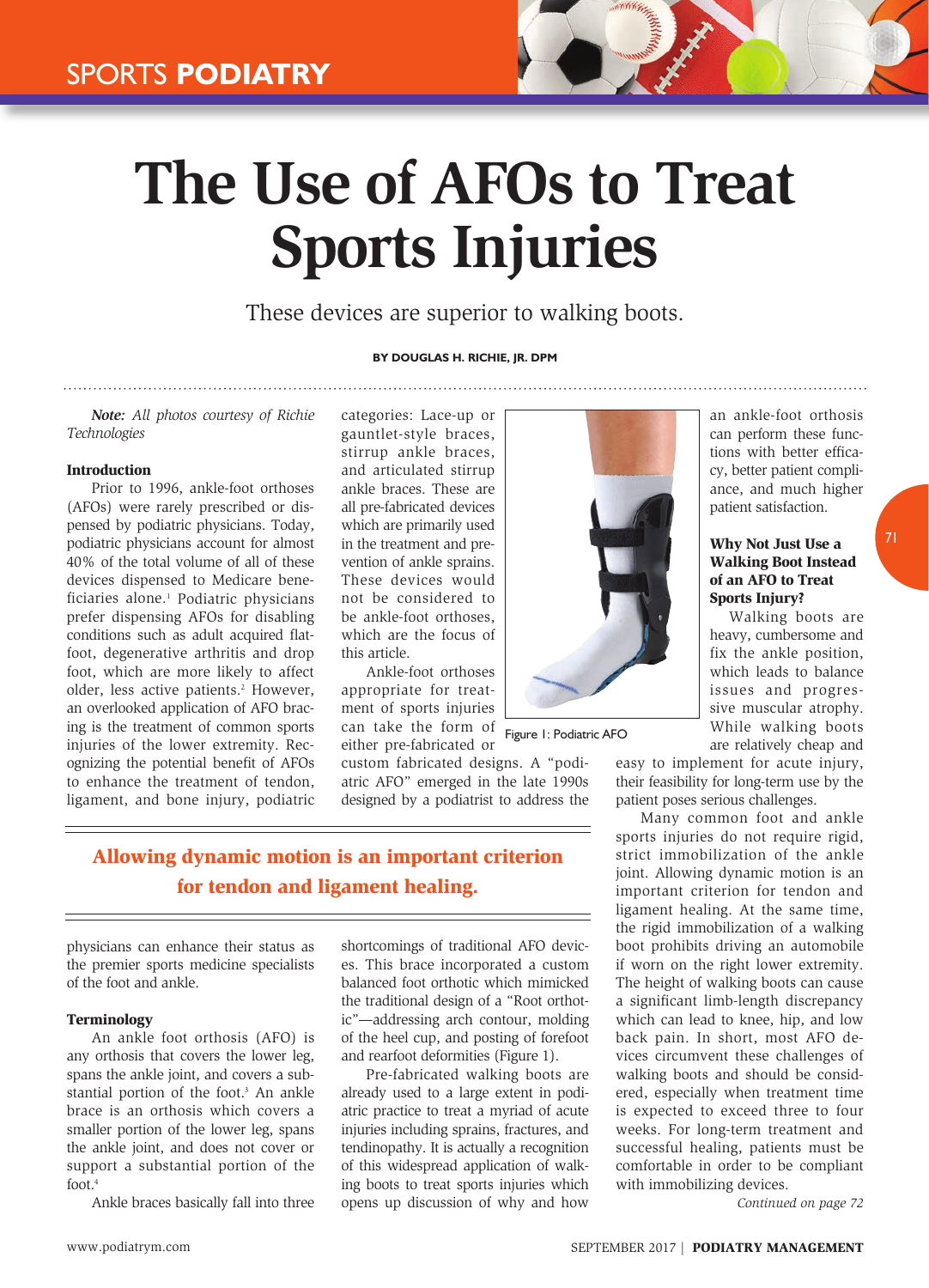*Injuries (from page 71)*

# Top Sports Injuries Treated with AFO Devices

# 1) The Ankle Sprain

The current standard of care in the treatment of the ankle sprain is weight bearing with protected immobilization of the ankle joint.<sup>5,6</sup>

Rigid immobilization has detrimental effects on ligament healing while devices which allow some range of motion appear to gain better outcomes when used to treat the acute ankle sprain.<sup>7</sup>

It is now recognized that ligaments around the ankle require a minimum of 12 weeks to achieve any degree of significant strength and that protection of the injured ankle should extend for three to six months after a Grade 2 or Grade 3 ankle sprain.<sup>8</sup>

It is also recognized that protection

of the lateral collateral ankle ligaments requires more than simple restriction of ankle inversion.

72

Studies of the mechanism of the lateral ankle sprain have confirmed that inversion injuries are always accompanied by some degree of internal rotation of the foot along with external rotation of the ankle.<sup>9,10</sup>

Adequate protection of injured ankle ligaments requires support of the foot in both the transverse

and frontal planes. Pre-fabricated ankle braces provide almost no foot support, while ankle-foot orthoses can extend across the entire plantar surface of the foot to prevent inversion/eversion as well as adduction/abduction.

Ankle-foot orthoses are gaining popularity in the sports medicine community to treat acute ankle sprains as well as treat chronic ankle instability. The benefits of custom hinged AFO devices over traditional sport braces are:

 • Custom contoured footplate allows precise control of abnormal foot and ankle movements, particularly internal/external rotation.

 • Limb uprights control internal and external rotation of the tibia.

• Full flexion ankle hinges allow pure sagittal ankle motion without compromising athletic performance.

 • Custom contouring of the brace optimizes shoe fit compared to standard lace up sport braces.

fiber AFO device can adequately immobilize the ankle and protect the injured Achilles tendon.15,16 A new system developed by Richie Technologies combines a pre-fabricated carbon fiber AFO brace with a custom foot orthosis and graduated heel raise which is designed to protect the healing Achilles for long

A podiatric AFO which combines a custom balanced foot orthotic with an ankle brace is an ideal solution for treating peroneal tendon injuries.

# *Prescription Criteria for Ankle Sprain and Chronic Ankle Instability*

Podiatric AFO, cast with neutral suspension technique to capture foot deformity

14-16 mm Heel Cup if worn in Cleated Shoe, otherwise: 35mm

3-5 mm forefoot valgus sulcus wedge

# 2) Tendon Injuries of the Foot and Ankle

There is a growing movement in the sports medicine community to consider non-operative treatment of the acute rupture of the Achilles tendon.<sup>11</sup> Even when surgery is performed, the standard of care for post-operative management of the acute Achilles tendon rupture is early weight-bearing with mobilization of the ankle joint.12,13

Therefore, the use of a cast in the treatment of the injured Achilles is favored over removable immobilizing devices such as walking boots.<sup>14</sup>

The time of treatment of the surgically repaired vs. non-surgically treated Achilles rupture is a minimum of four months in a walking boot. The challenges of wearing this bulky device for a long period of time include gait disturbances, knee pain, and low-back pain. Patient compliance with wearing walking boots for this long period of time can be very poor and can significantly affect treatment outcome.

There is evidence that a carbon

periods of time while optimizing normal gait and activity (Figure 2).<sup>17</sup> This system incorporates an adjustable heel rise wedge which can be lowered as the patient recovers and the Achilles strengthens.

Patients can run with a carbon fiber anterior strut AFO. Therefore, this brace can be worn during the critical weeks that the injured athlete begins a running program, when tendon repair might not be totally complete. Dynamic loading during recovery is essential to assure adequate tendon repair.12-14

# *Prescription Criteria for Achilles Injury or Rupture*

Carbon fiber AFO with anterior strut

Custom balance foot orthosis, 22 mm heel cup

30 mm heel wedge with graduated reduction

Peroneal tendinopathy has increased in incidence over the past 20 years.18,19 As with all tendinopathy conditions of the foot and ankle, off-loading is the mainstay of treatment, but choice of devices which will assure patient compliance for long-term treatment is quite limited. Patients with any type of tendinopathy do not want to be immobilized for weeks or months in a walking boot.

A podiatric AFO which combines a custom balanced foot orthotic with an ankle brace is an ideal solution for treating peroneal tendon injuries. This brace can balance intrinsic forefoot valgus deformities which strain the peroneals and can limit external rotation of *Continued on page 74*



thotic system for Achilles offloading

Figure 2: Carbon fiber AFO-foot or-

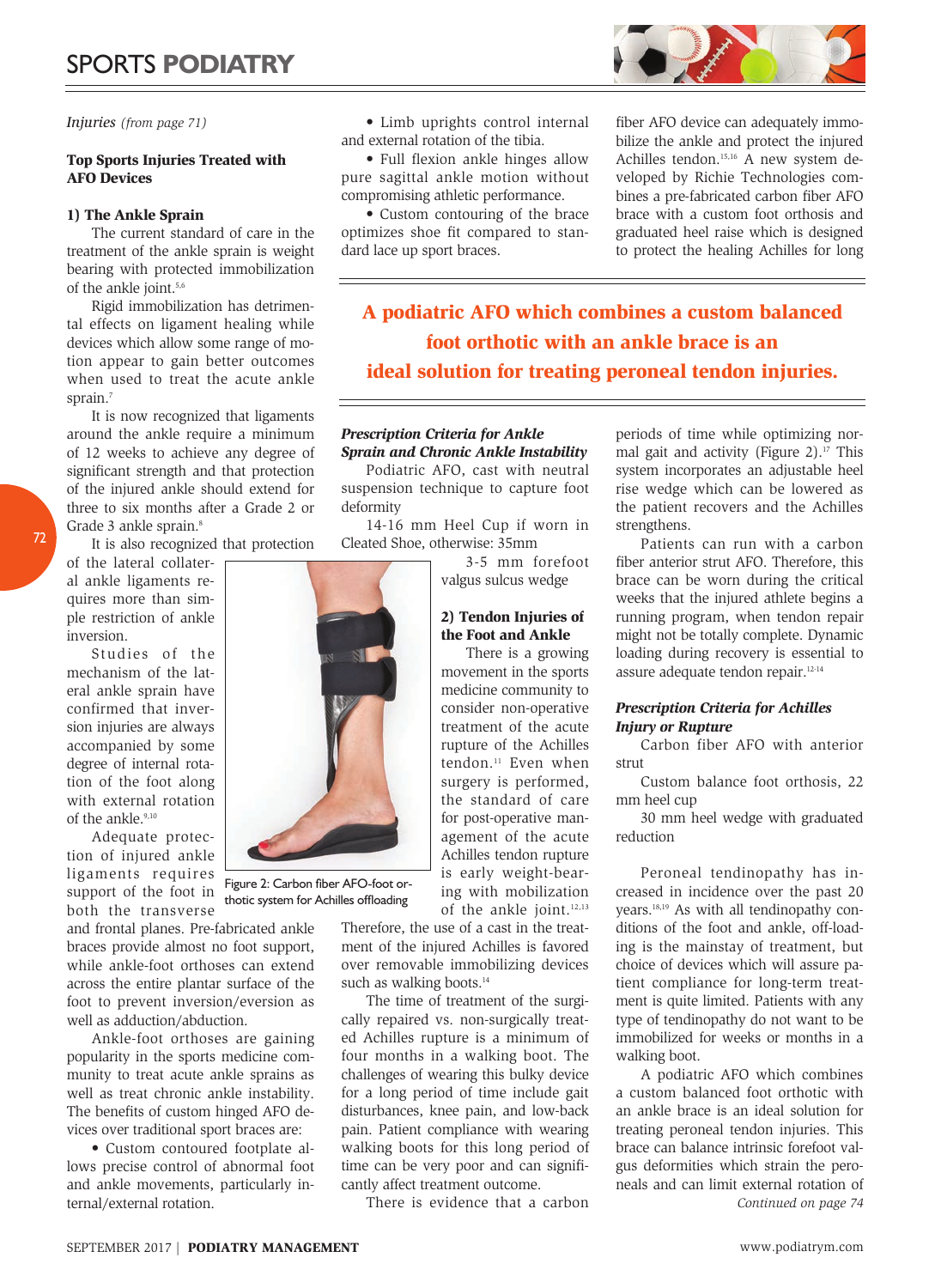# *Injuries (from page 72)*

the tibia, which supinates the foot and further loads these injured tendons.

# *Prescription Criteria for Peroneal Tendinopathy*

Podiatric AFO with restricted hinge, cast with neutral suspension technique to capture forefoot valgus deformity 6mm lateral heel skive

3-5 degree valgus sulcus wedge

Tibialis anterior tendinopathy is also becoming a common sports injury, particularly among female fitness walkers.20 Often mis-diagnosed as "arch strain" or "plantar fasciitis", patients with tibialis an-

74

terior tendon tears will demonstrate focal tenderness on the dorsal aspect of the medial cuneiform. Treatment is focused on off-loading the injured tendon by assisting active dorsiflexion and controlling passive plantarflexion of the ankle. A podiatric AFO which incorporates dorsi-assist ankle joints is an excellent intervention to achieve this treatment effect (Figure 3).

This brace fits perfectly into athletic shoes and adequately replaces the need for the tibialis anterior to dorsiflex the foot during swing phase of gait, and decelerates plantar flexion of the ankle during contact phase. Many patients can return to fitness walking while recovering from the injury.

# *Prescription Criteria for Tibialis Anterior Tendinopathy*

Podiatric AFO, cast neutral suspension

Tamarack® Dorsiflex-assist ankle joints

Medial arch flange

While podiatric AFOs have enjoyed their greatest success in treating Posterior tibial tendon dysfunction (PTTD) in elderly patients, athletes are known to also injure the posterior tibial tendon with over-use. A well-contoured balanced orthotic footplate will control

pronation of the foot while the limb uprights of the AFO will limit internal rotation of the tibia. This brace fits ideally into athletic shoes and allows the athlete to ambulate comfortably while recovering from injury to the posterior

> tibial tendon, a process which requires many months.

# *Prescription Criteria for Posterior Tibial Tendon Injury*

Podiatric AFO, cast neutral suspension to capture foot deformity

35 mm heel cup 6mm Medial Heel Skive

Consider lateral flange if severe forefoot abduction deformity is present

# 3) Traumatic Nerve Injury, Drop Foot and

# other Neurologic Conditions

An emerging exciting area of sports medicine is returning the athlete to play after a serious common peroneal nerve

injury which results in drop foot. Many dislocation injuries of the knee are accompanied by common peroneal nerve injury. While the ligamentous portion of that injury can be treated surgically, the nerve injury cannot. Many high level athletes have had their career cut short by this devastating injury.

Other active people who enjoy recreational sport and fitness can suddenly experience a stroke or suffer onset of neurologic conditions

which leads to weakness of the lower extremity. These patients want to get back to activity and recreation, but are often limited due to foot deformity or gait disturbance.

Drop foot and other types of weakness of the ankle musculature can be effectively treated with podiatric ankle foot orthoses or with carbon fiber AFO devices. Podiatric AFOs which incor-



Some conditions such as posterior calf muscle palsy or severe drop foot from Charcot-Marie-Tooth disease require a carbon graphite AFO device to control contracture and restore dynamic push-off during gait. These conditions can affect athletic individuals who are struck down from a previous active lifestyle and continue to strive to return to sport activity. Often, a custom foot orthosis is combined with the carbon fiber AFO to address the varus foot deformity and muscular imbalance which often accompany these neuromuscular conditions (Figure 4).

# *Prescription Criteria for Dropfoot*

Podiatric AFO, casted neutral suspension to capture foot deformity

Tamarack® Dorsiflex-assist ankle joints

# *Prescription Criteria for Posterior Calf Injury or Muscular Spasticity*

Carbon fiber AFO with anterior strut

Custom balance foot orthosis, 22 mm heel cup

# 4) Midfoot and Lisfranc Sprain

This is a common and devastating injury to the competitive athlete. When gross instability or fracture are

noted, surgical intervention is indicated. However, many athletes suffer a midfoot sprain without evidence of dislocation of the tarsometatarsal joints. The ligamentous structures are often damaged and will not heal without longterm immobilization  $(2-4$  months).<sup>25</sup> A walking boot is commonly used to treat midfoot sprains, with considerable resis-*Continued on page 76*



Figure 3: Podiatric AFO with Dorsiassist ankle joints for drop foot



Figure 4: Carbon fiber AFO-foot orthotic system for Lisfranc sprain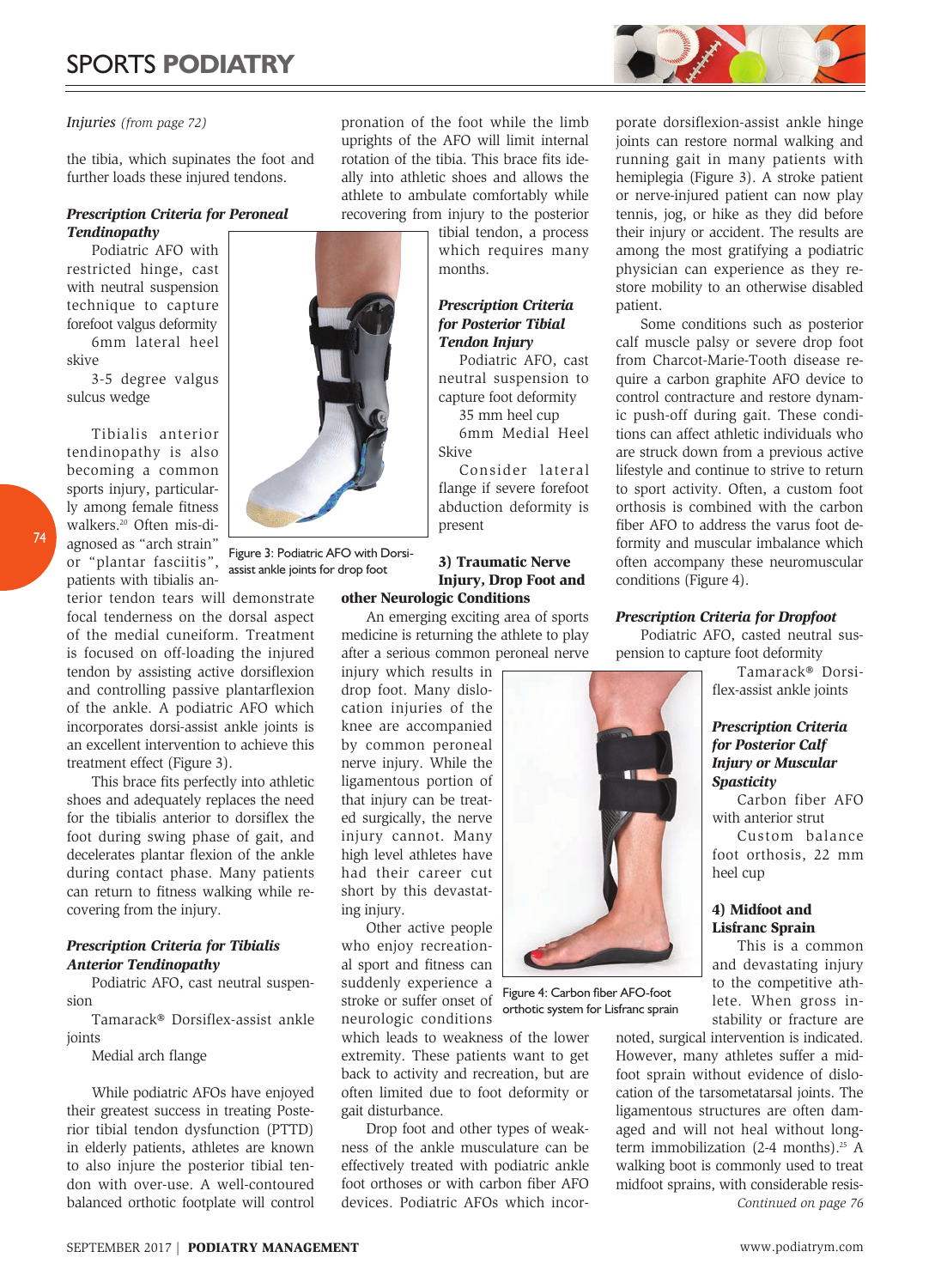# *Injuries (from page 74)*

tance from the athletic patient to comply with long-term treatment.

A new alternative to the treatment and immobilization of injured midfoot ligaments is the use of a dynamic ground reaction carbon fiber AFO combined

with a custom fabricated foot orthosis (Figure 4). This system can effectively offload the sagittal plane forces passing through the midfoot during gait and protect the injured ligaments for healing.

Compliance with this AFO offloading system can be expected to be far better than use of walking boots. The



brace and foot orthotic fit into standard athletic footwear. There is no leglength discrepancy and the brace can be loosened for driving an automobile. This brace system can also be worn during functional rehabilitation, including gradual return to running activities.

# *Prescription Criteria for Midfoot Sprain*

Carbon fiber AFO with anterior strut

Custom balance foot orthosis, 22 mm heel cup

Medial arch flange

Add 1/4 inch heel rise bilateral to foot orthosis

# **Summary**

Walking boots are the most popular devices used for immobilization and treatment of common athletic injuries of the lower extremity. However, the bulk and rigidity of these devices often contradict the new concepts of functional rehabilitation and dynamic loading of soft tissue structures. Functional, dynamic AFO devices offer a welcome improvement to walking boots with better patient compliance and improved patient outcomes in the treatment of sports injuries of the lower extremity. PM

#### References

<sup>1</sup> CMS 2015 Medicare Enrollment Statistics. DPM Count Source: APMA Database, August, 2016.

2 Source: Richie Technologies Inc, Prescription Audit of Braces Ordered by DPM's in years 2011-2016.

3 Bunch WH. Keagy RD, Kritter A E, et al: Atlas of Orthotics: Biomechanical Principles and Application. 2nd Ed. C.V. Mosby, St. Louis, 1985, pp 125-127.

4 Richie DH. "Ankle Foot Orthoses for the Athlete" in Athletic Footwear and Orthoses in Sports Medicine. Werd MB. Knight EL Ed. Springer, New York,2010, pp 119-133.

5 Van den Bekerom MP, Kerkhoffs GM, McCollum GA, Calder JD, van Dijk CN. Management of acute lateral ankle ligament injury in the athlete. Knee Surg Sports Traumatol Arthrosc. 2013; 21(6):1390–1395.

6 McGovern RP, Martin RL. Managing ankle ligament sprains and tears: current opinion. Open Access J Sports Med. 2016;7:33-42.

7 Van den Bekerom MPJ, van Kimmenade R, Sierevelt IN, et al. Randomized comparison of tape versus semi-rigid and versus lace-up ankle support in the treatment of acture lateral ankle ligament injury. Knee Surg Sports Traumatol Arthrosc. 2016; 24(4):978–984.

*Continued on page 77*